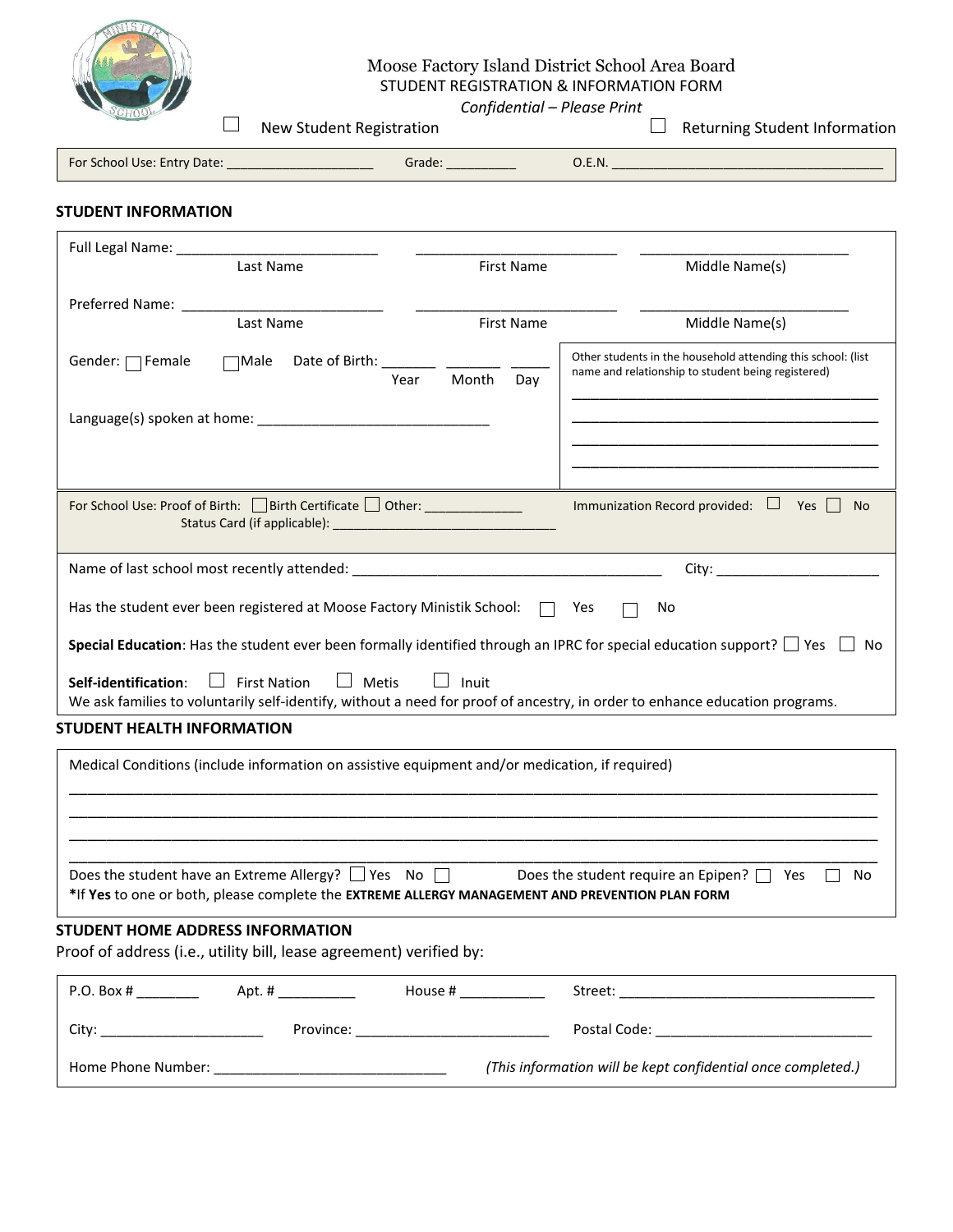

## **Moose Factory Ministik School ~ MFIDSAB STUDENT REGISTRATION & INFORMATION FORM** – page 2 *(Please print.)*

## **PARENT/GUARDIAN INFORMATION**

Legal Documentation is to be provided if **No Access** is selected for a parent/quardian listed. Emergency contact number is used to show whom to call *in the case of emergency and/or school closure. Email addresses provided may be used for contact purposes.*

#### **NOTE: COMPLETION OF EMERGENCY CONTACT INFORMATION MUST BE INCLUDED, AND THE INFORMATION MUST BE DIFFERENT FROM PARENT INFORMATION.**

| Parent/Guardian                                                                                                                                                                                                                                                                                                                                                                                                                                                                                                                    |                                                                                                                                                                                                                              |
|------------------------------------------------------------------------------------------------------------------------------------------------------------------------------------------------------------------------------------------------------------------------------------------------------------------------------------------------------------------------------------------------------------------------------------------------------------------------------------------------------------------------------------|------------------------------------------------------------------------------------------------------------------------------------------------------------------------------------------------------------------------------|
| Legal Guardian<br>Relationship:<br><b>Step Parent</b><br>Mother<br>Foster Parent<br>Father<br>(please describe)<br>Other                                                                                                                                                                                                                                                                                                                                                                                                           | Access to Student<br>Lives with Student $\Box$<br>Custody $\Box$<br><b>No Access</b><br>Legal Doc. Received Yes No<br>Emergency Contact # ______ (i.e., $1^{st}$ , $2^{nd}$ , $3^{rd}$ to be called in an emergency)         |
|                                                                                                                                                                                                                                                                                                                                                                                                                                                                                                                                    |                                                                                                                                                                                                                              |
|                                                                                                                                                                                                                                                                                                                                                                                                                                                                                                                                    |                                                                                                                                                                                                                              |
|                                                                                                                                                                                                                                                                                                                                                                                                                                                                                                                                    | (This information will be kept confidential once completed.)                                                                                                                                                                 |
| P.O. Box #<br>Apt. # ________________ House # _____________                                                                                                                                                                                                                                                                                                                                                                                                                                                                        |                                                                                                                                                                                                                              |
| City: _____________________________                                                                                                                                                                                                                                                                                                                                                                                                                                                                                                | Province: _______________________________                                                                                                                                                                                    |
|                                                                                                                                                                                                                                                                                                                                                                                                                                                                                                                                    |                                                                                                                                                                                                                              |
| Legal Guardian<br><b>Relationship:</b><br>Mother<br><b>Step Parent</b><br>Father<br>Foster Parent<br>$\frac{1}{\sqrt{1-\frac{1}{2}}\sqrt{1-\frac{1}{2}}\sqrt{1-\frac{1}{2}}\sqrt{1-\frac{1}{2}}\sqrt{1-\frac{1}{2}}\sqrt{1-\frac{1}{2}}\sqrt{1-\frac{1}{2}}\sqrt{1-\frac{1}{2}}\sqrt{1-\frac{1}{2}}\sqrt{1-\frac{1}{2}}\sqrt{1-\frac{1}{2}}\sqrt{1-\frac{1}{2}}\sqrt{1-\frac{1}{2}}\sqrt{1-\frac{1}{2}}\sqrt{1-\frac{1}{2}}\sqrt{1-\frac{1}{2}}\sqrt{1-\frac{1}{2}}\sqrt{1-\frac{1}{2}}\sqrt{1-\frac{1}{2}}\sqrt{1-\frac$<br>Other | Access to Student    <br>Lives with Student    <br><b>No Access</b><br>Custody<br>Legal Doc. Received $\Box$ Yes $\Box$ No<br>Emergency Contact # ______ (i.e., $1^{st}$ , $2^{nd}$ , $3^{rd}$ to be called in an emergency) |
|                                                                                                                                                                                                                                                                                                                                                                                                                                                                                                                                    |                                                                                                                                                                                                                              |
|                                                                                                                                                                                                                                                                                                                                                                                                                                                                                                                                    |                                                                                                                                                                                                                              |
| Email Address: The Contract of the Contract of the Contract of the Contract of the Contract of the Contract of the Contract of the Contract of the Contract of the Contract of the Contract of the Contract of the Contract of                                                                                                                                                                                                                                                                                                     | (This information will be kept confidential once completed.)                                                                                                                                                                 |
|                                                                                                                                                                                                                                                                                                                                                                                                                                                                                                                                    |                                                                                                                                                                                                                              |
|                                                                                                                                                                                                                                                                                                                                                                                                                                                                                                                                    |                                                                                                                                                                                                                              |
| <b>EMERGENCY CONTACT INFORMATION</b>                                                                                                                                                                                                                                                                                                                                                                                                                                                                                               |                                                                                                                                                                                                                              |
|                                                                                                                                                                                                                                                                                                                                                                                                                                                                                                                                    |                                                                                                                                                                                                                              |
| Relationship to Student: ________________________                                                                                                                                                                                                                                                                                                                                                                                                                                                                                  |                                                                                                                                                                                                                              |
|                                                                                                                                                                                                                                                                                                                                                                                                                                                                                                                                    |                                                                                                                                                                                                                              |
|                                                                                                                                                                                                                                                                                                                                                                                                                                                                                                                                    |                                                                                                                                                                                                                              |
| Relationship to Student: _______________________                                                                                                                                                                                                                                                                                                                                                                                                                                                                                   |                                                                                                                                                                                                                              |
|                                                                                                                                                                                                                                                                                                                                                                                                                                                                                                                                    |                                                                                                                                                                                                                              |
|                                                                                                                                                                                                                                                                                                                                                                                                                                                                                                                                    |                                                                                                                                                                                                                              |

## **RELEASE FOR PUBLICATION OF STUDENT NAME, PHOTO AND SCHOOL-RELATED WORK**

I hereby give Moose Factory Island District School Area Board permission to: *(circle "Yes" to grant permission or "No" to withhold permission)*

- Publish my image (photographs) taken of me with or without other students in media, Board pamphlets, MFIDSAB website and other similar promotional materials;
- Display my school-related work or comments on the MFIDSAB website and other similar promotional materials;
- Share my school-related work only with Board employees for educational purposes.

**This permission remains in effect until the Parent/Guardian advises the school otherwise in writing.**

**\_\_\_\_\_\_\_\_\_\_\_\_\_\_\_\_\_\_\_\_\_\_\_\_\_\_\_\_\_\_\_\_\_\_\_\_\_\_\_\_\_\_\_\_\_\_\_\_ \_\_\_\_\_\_\_\_\_\_\_\_\_\_\_\_\_\_\_\_\_\_\_\_\_\_\_\_\_\_\_\_\_**

#### **YES NO**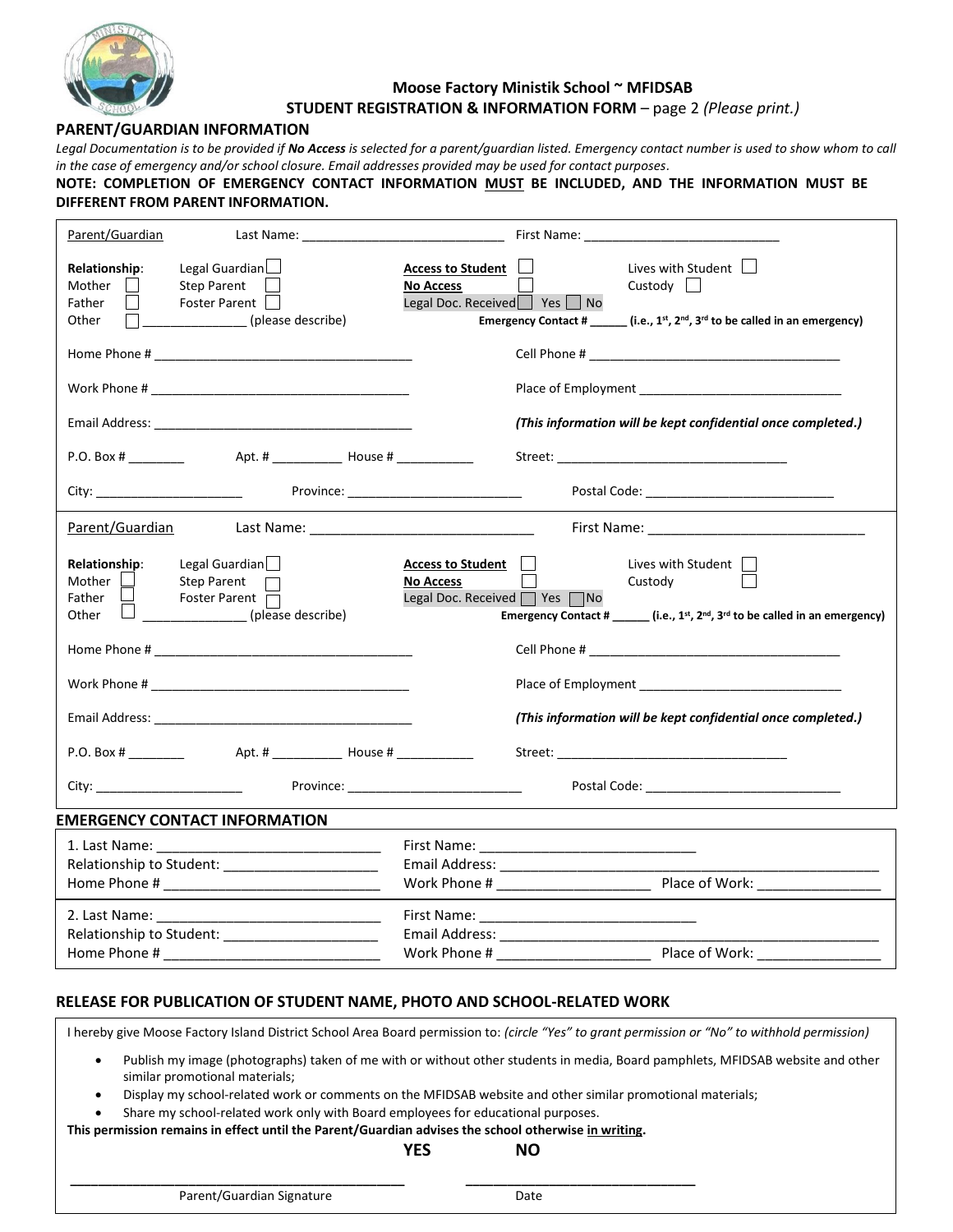

# **Moose Factory Ministik School ~ MFIDSAB STUDENT REGISTRATION & INFORMATION FORM** – page 3 *(Please print.)*

# **WALKING PERMISSION**

*During the school year, teachers will be taking walking and bus trips to various points of interest on the Island. Your permission is requested for your child to participate in these activities. (e.g., collecting plants for science class, visit post office, etc.) Parents will be notified, in advance, by the classroom teacher when these activities will be scheduled.*

I grant permission for \_\_\_\_\_\_\_\_\_\_\_\_\_\_\_\_\_\_\_\_\_\_\_\_\_\_\_\_\_ to participate in local walking and bus trips from the school. Name of Student

**Name of Parent/Guardian Signature of Parent/Guardian Date** 

\_\_\_\_\_\_\_\_\_\_\_\_\_\_\_\_\_\_\_\_\_\_\_\_\_\_\_\_ \_\_\_\_\_\_\_\_\_\_\_\_\_\_\_\_\_\_\_\_\_\_\_\_ \_\_\_\_\_\_\_\_\_\_\_\_\_\_\_\_\_\_\_\_\_

# **ACKNOWLEDGEMENT – Please Read and Sign**

*Student personal information is collected during registration and while attending school pursuant to the Education Act and its regulations and within guidelines set out in the Municipal Freedom of Information and Protection of Privacy Act (MFIPPA) and the Personal Health Information Protection Act (PHIPA). It will be used for planning and programming, school to home communications, and to establish the Ontario Student Record which contains information conducive to the improvement of instruction. Limited information may be disclosed beyond the board for purpose such as yearbooks and accident information to the board's insurer. As a student progresses from elementary school to secondary school, important information is shared which eases a student's transition to secondary school. Sharing it also improves our ability to program effectively to the benefit of all students. Select student information will be shared at different times as required. This is authorized under the Education Act. Please note that all information used for the transition process is limited, secure and protected at all times.*

**Although opportunities will be provided to update this information annually, parents/guardians are expected to advise the school of changes in address, custody, medical conditions, etc. as they occur.** 

*Questions about the information collected on this form should be directed to the principal of the school.*

**Acknowledgement: I certify that the information given on this form is true and correct. I have read and understand that it is my responsibility to keep the school advised of any change in the above information as soon as possible. I also give my consent to forward any or all of this information to school board officials.**

**Name of Parent/Guardian signing (please print) Signature of Parent/Guardian According the Signature of Parent/Guardian Date** 

**\_\_\_\_\_\_\_\_\_\_\_\_\_\_\_\_\_\_\_\_\_\_\_\_\_\_\_\_\_\_\_\_\_\_\_ \_\_\_\_\_\_\_\_\_\_\_\_\_\_\_\_\_\_\_\_\_\_\_\_\_\_\_\_\_\_\_\_\_\_\_\_ \_\_\_\_\_\_\_\_\_\_\_\_\_\_**

Name of School Staff Member signing (please print) Signature of School Staff Member Date

*"Supporting the Achievement of our Students, a Positive and Respectful Learning & Working Environment, and the Engagement of our Parents & our Community"*

**\_\_\_\_\_\_\_\_\_\_\_\_\_\_\_\_\_\_\_\_\_\_\_\_\_\_\_\_\_\_\_\_\_\_\_ \_\_\_\_\_\_\_\_\_\_\_\_\_\_\_\_\_\_\_\_\_\_\_\_\_\_\_\_\_\_\_\_\_\_\_\_ \_\_\_\_\_\_\_\_\_\_\_\_\_\_**